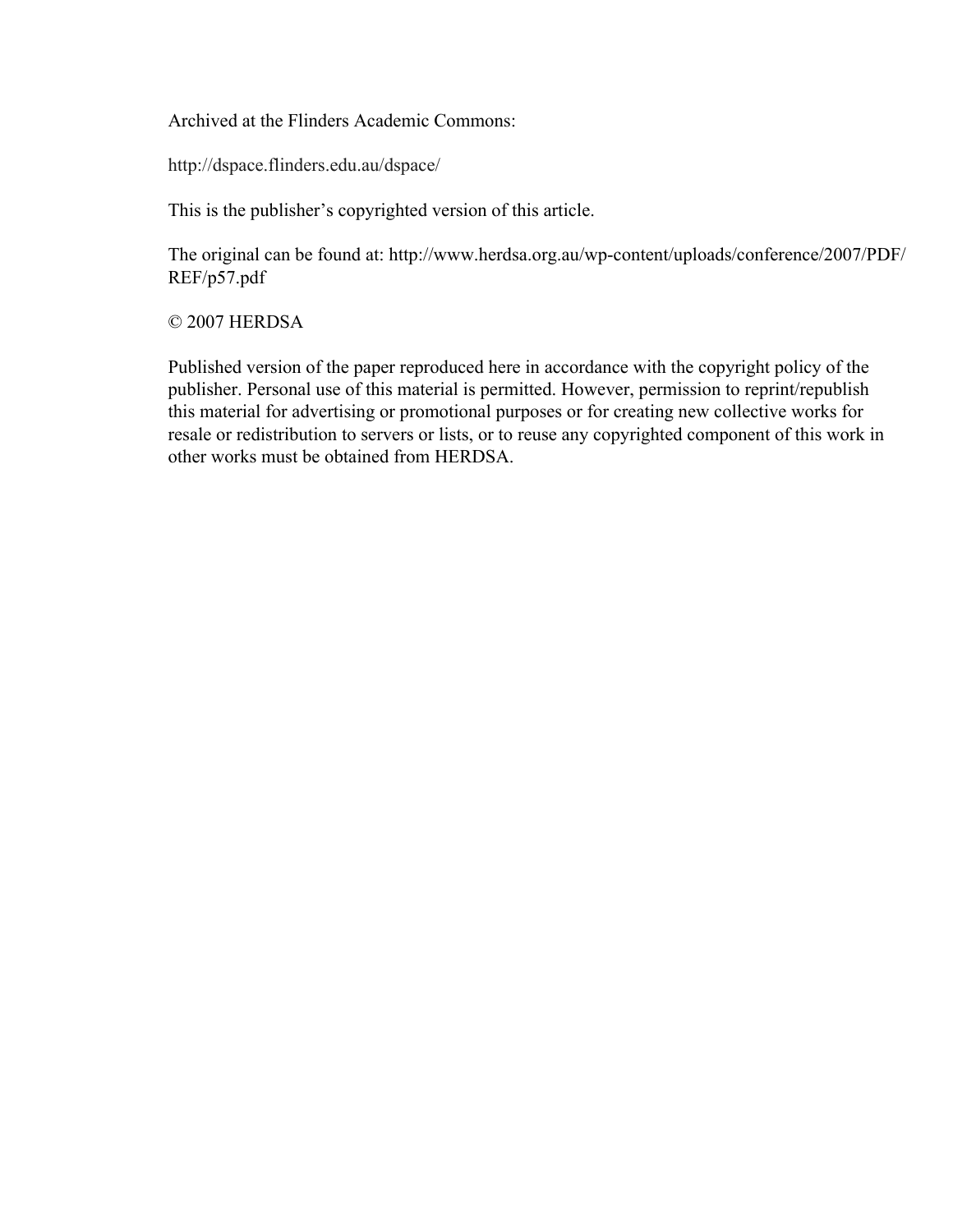

Higher Education Research and Development Society of Australasia, Inc.

# **Enhancing Higher Education, Theory and Scholarship**

Proceedings of the

# **30th HERDSA Annual Conference [CD-ROM]**

8-11 July 2007 Adelaide, Australia

Suggested format for citing papers:

Author (2007) Title of Paper, in *Enhancing Higher Education, Theory and Scholarship, Proceedings of the 30th HERDSA Annual Conference [CD-ROM]*, Adelaide, 8-11 July.

Published 2007 by the Higher Education Research and Development Society of Australasia, Inc PO Box 27, MILPERRA NSW 2214, Australia www.herdsa.org.au

ISSN 1441 001X ISBN 0 908557 72 8

> Copyright © 2007 HERDSA and the authors. Apart from any fair dealing for the purposes of research or private study, criticism or review, as permitted under the Copyright, Designs and Patent Act, 2005, this publication may only be reproduced, stored or transmitted, in any form or by any means, with the prior permission in writing of the publishers, or in the case of reprographic reproduction in accordance with the terms and licenses issued by the copyright Licensing Agency. Enquiries concerning reproduction outside those terms should be sent to the publishers at the address above.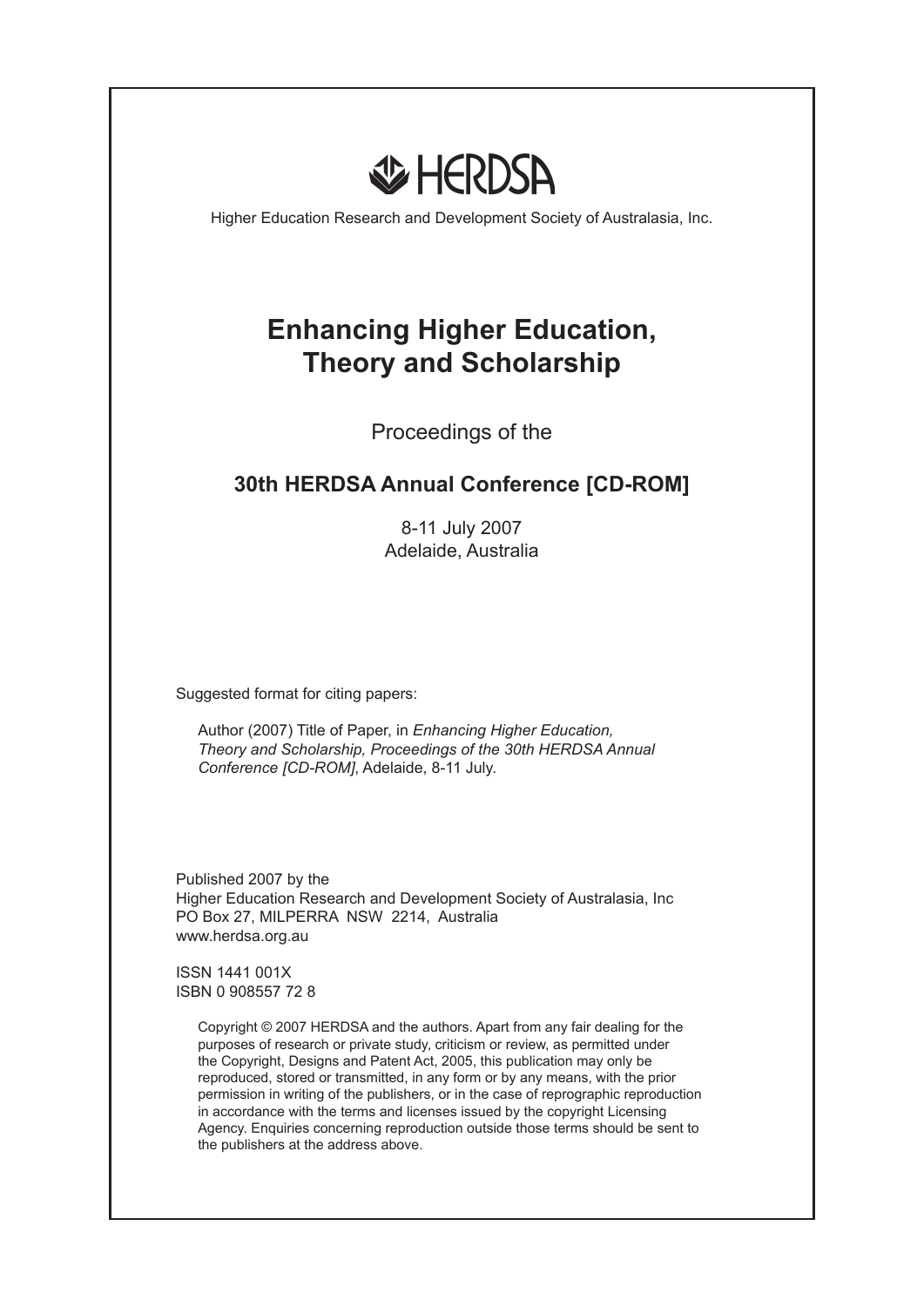# **Dodging the Damocletian sword of academic oral presentations**

#### **Julia Miller**

Student Learning Centre, Flinders University, Adelaide, Australia Julia.Miller@flinders.edu.au

Most university students in Australia are required to give at least one oral presentation during their courses, and this can be particularly daunting for international students for whom English is not a first language. It has been suggested that watching a successful peer model can not only provide students with advice but actually improve their confidence in delivery. Using the peer modelling idea as a basis, I translated theory into practice by making a DVD aimed particularly at international students, but with wider application for all tertiary students. This DVD is a novelty, since there is no similar resource available specifically targeting international students at Australian universities. The DVD is designed as a teaching tool and features a simulated seminar setting, with examples of good and poor presentations, a commentary and accompanying booklets. The resource has been successfully used with local and international students by lecturers at Flinders University, and there are now plans to market the DVD to other universities in Australia and overseas.

Keywords: oral presentation; international students; DVD

#### **Introduction**

In ancient history, the Sword of Damocles was a potent symbolic reminder of possible peril. This sword still dangles metaphorically over university students who know that at some stage in their academic career they will be asked to give an oral presentation (Morita, 2000). They feel its presence, and look for something to counteract its sweat-inducing terror and kneejellying nightmares. The greatest fear of giving a presentation occurs once the assignment has been announced (Witt & Behnke, 2006), suggesting that preparation is essential to counteract this anxiety. Non-native speakers of English in particular frequently lack confidence when giving a presentation (Ferris, 1998), as they are often concerned at their lack of linguistic ability or familiarity with academic discourse (Morita, 2000), although, as Morita (2000) has indicated, lack of language ability does not impair the overall success of a presentation.

Teachers prepare students for presentations in many ways, and one of the most valuable of these is by using visual aids with actual examples. The value of watching examples, particularly those given by peers, is supported by research into the effect of peer modelling of students' self-efficacy in oral presentation (Adams, 2004). Chanock (2005) also reports that students watching seminar presentations related more closely to a presentation given by a graduate student, rather than those delivered by lecturers.

As a teacher of oral presentation skills to international postgraduate students, I tried to find a suitable resource which would address the importance of preparation, structure, effective use of PowerPoint slides and relevant handouts. However, I was unable to find a resource aimed specifically at international students in an Australian university context. Although business resources, such as *I wasn't prepared for that*, starring Dawn French, were entertaining and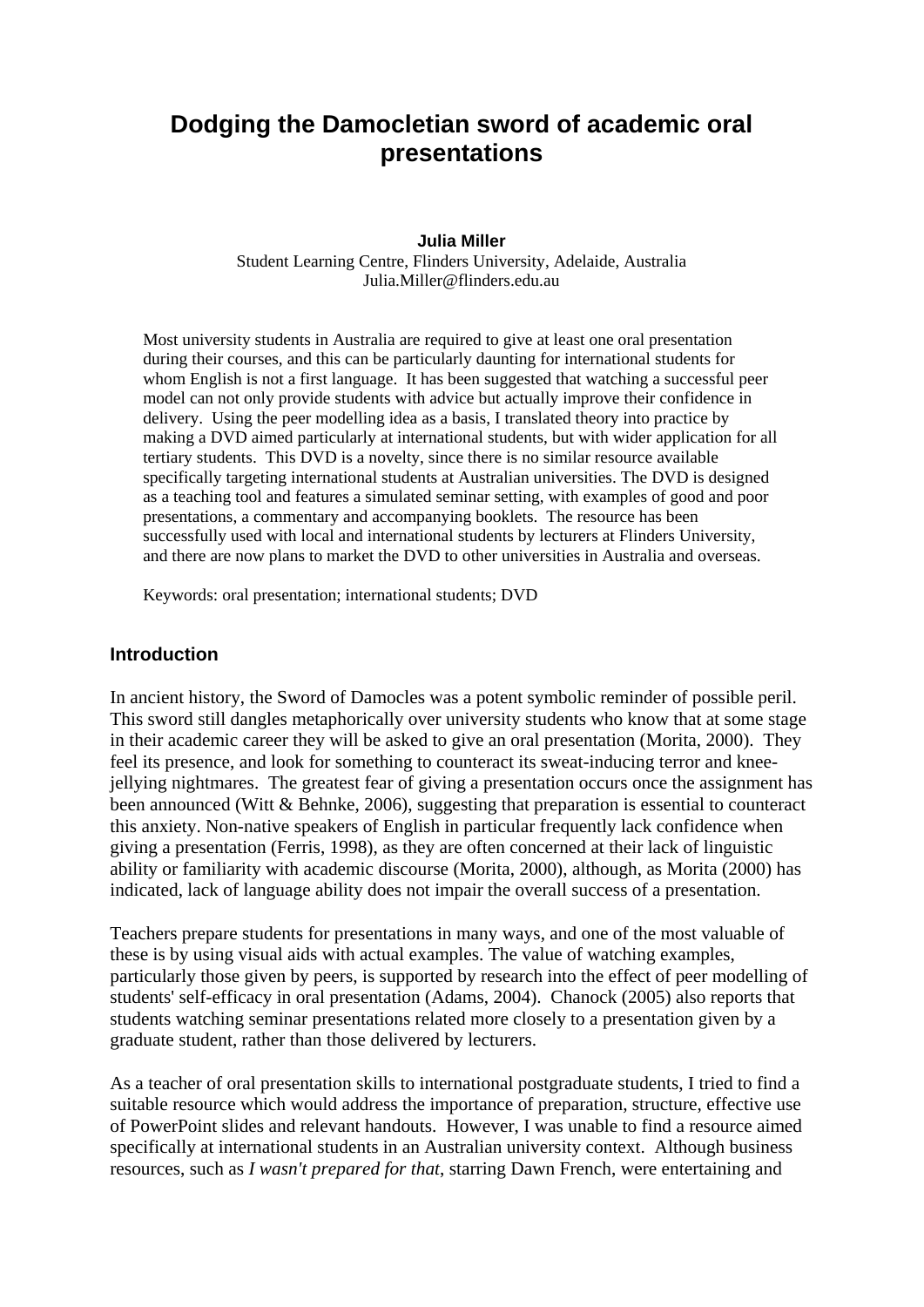professionally produced, they were very expensive and aimed at a corporate market. This means that the content was not entirely relevant, the style of presentation was not academic and the setting was usually a board meeting or corporate function.

After reading Adams' (2004) article, I determined to translate theory into practice, and applied for, and was awarded, a Flinders University Teaching and Learning Innovation Grant in November 2005. The grant enabled me to produce a resource filmed with professional equipment (namely a Sony High Definition video camera (model HDW-F900), with a High Definition Fujinon lens), with the services and expertise of a professional filmmaker and editor. The process took a total of 18 months to complete, from the making of a pilot video with a more basic camera from the Flinders University Multimedia Technology Unit to the copying of the final version of the improved DVD. This new resource, while meeting the needs of international postgraduate students, has a much larger application and has proved to be suitable for students of any level and background at Australian and other universities. The paper that follows documents the process involved in making the DVD and the outcomes achieved to date.

# **The DVD participants**

The lead actors in the DVD were recruited by personal invitation and the audience was recruited by general invitation during an intensive academic skills course and an Orientation Week lecture. Three main actors featured in both the pilot and the DVD. These were a young local male student, who gave the poor presentation; a mature age female African international student, who gave the good presentation; and myself, in the role of host. A staff member from the Student Learning Centre played the role of seminar facilitator. The two presenters had to talk for five minutes each in front of an audience of their peers, using PowerPoint and handouts. The male presenter was chosen because of his comic acting ability and the female presenter because she had already produced a good presentation and was willing to participate in the filming process. Since gender has not been found to make a difference to perceived speaker competence (Sellnow & Treinen, 2004), the allocation of male and female roles in the DVD should not have influenced students' perceptions of competency. The audience comprised 16 local and international students, male and female, aged from 17 to about 40. The second audience was different to the pilot audience, since some of the first students involved had returned to their home countries before the DVD was filmed. In recruiting students for the audience I hoped to have a mix of nationalities and ages and was largely successful in this, except for a shortage of response among local students. When the DVD was complete, a copy was given to each participant, together with a certificate of participation.

# **The DVD content**

The DVD package was designed as a teaching tool aimed particularly at tertiary lecturers working with university students, though it could also be used in a TAFE setting. The package features a DVD, teacher's booklet and photocopiable student handout. The DVD starts with a brief voice-over introduction to the Student Learning Centre at Flinders University, providing a context and background which set the resource in an academic environment. This is followed by an introduction to the content of the DVD, with the camera entering a seminar room where several students are waiting for a session to begin. A lecturer introduces the first speaker, Daniel, who arrives late, still eating a sandwich and looking generally dishevelled. Daniel then proceeds to make the classic mistakes associated with a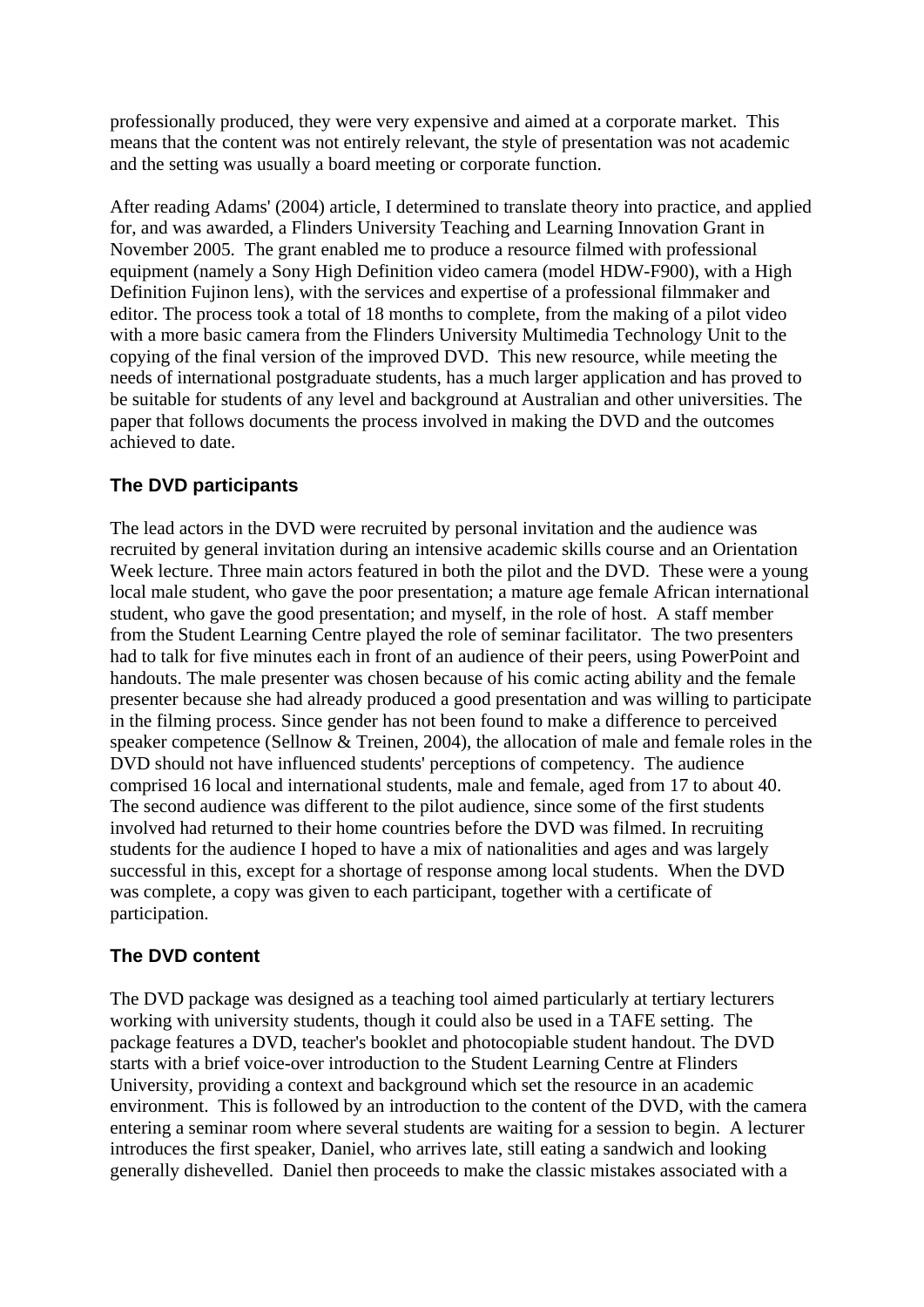poor presentation. These are listed separately in the teacher's handbook under the headings of PowerPoint, Presenter, Content and Handout (see Appendix 1). The main problem with Daniel's talk about the French and Russian revolutions is that he is unprepared. He does not know his subject (substituting 17X9 for 1789 on the handout and PowerPoint slide, for example), does not know how to use the technology, stops to answer his mobile phone during the talk and has little structure or coherence to his presentation. His final slide is an annoying series of 'Thank you' graphics accompanied by clapping sounds. Following Daniel's presentation, Prisca is introduced and proceeds to give a well prepared talk on transformational leadership. Prisca is dressed informally but neatly, her slides and handout are appropriate, she engages her audience and she knows her subject well. Her talk is accompanied by a voice-over commentary which highlights the main features, fading in and out as she speaks, with the acronym PREPARE appearing gradually as a graphic on the screen. The acronym indicates that a good speaker should be Purposeful, Relevant, Enthusiastic, Proficient, Academic, Reliable and Engaging. At the end of the DVD the main points of successful presentations are again summarised, and there is a final shot with a different view of Flinders University, with the credits. Both the opening and closing shots are accompanied by music composed by a first year university student.

# **Accompanying booklets**

The teacher's handout has an attractively coloured cover, with photographs of Flinders University on the front and back. The remainder of the booklet is printed in black and white. Inside, the aims of the DVD are clearly explained, followed by suggested plans for a one hour or two hour lesson. The problems with the poor presentation are listed and a feedback sheet for presentations is provided at the end. It is suggested that use of the DVD be followed by the opportunity for students to prepare and deliver a one minute talk. Many students have commented on the usefulness of this exercise, allowing them to speak very briefly and overcome some of their initial stage fright in front of a sympathetic audience. A peer feedback sheet that could be used at this point is also provided, highlighting two positive features and one feature for further practice. This stage of the lesson depends very much on the number of students in the group, but is a very useful part of the session.

The student handout is a photocopiable, black and white booklet. The cover features a still from the DVD. Inside, there are reproductions of the two students' handouts as well as a checklist for students to complete as they watch the first presentation, assessing presenter, content, PowerPoint slides and handout as good, fair or poor (see Appendix 2). The PREPARE acronym is also elaborated. Advice is given about the use of overhead transparencies and PowerPoint, followed by questions for students to work through in regard to their own forthcoming presentations and some advice about overcoming nervousness.

# **Limitations**

Although there was a generous budget for the DVD (\$10,000), most of this was taken up by the filming and editing. This means that it is hard to make adjustments to the final copy. It has been suggested, for example, that a version of the good presentation be included without the voice-over commentary as an extra chapter in the DVD. While this would be helpful, it has not proved affordable.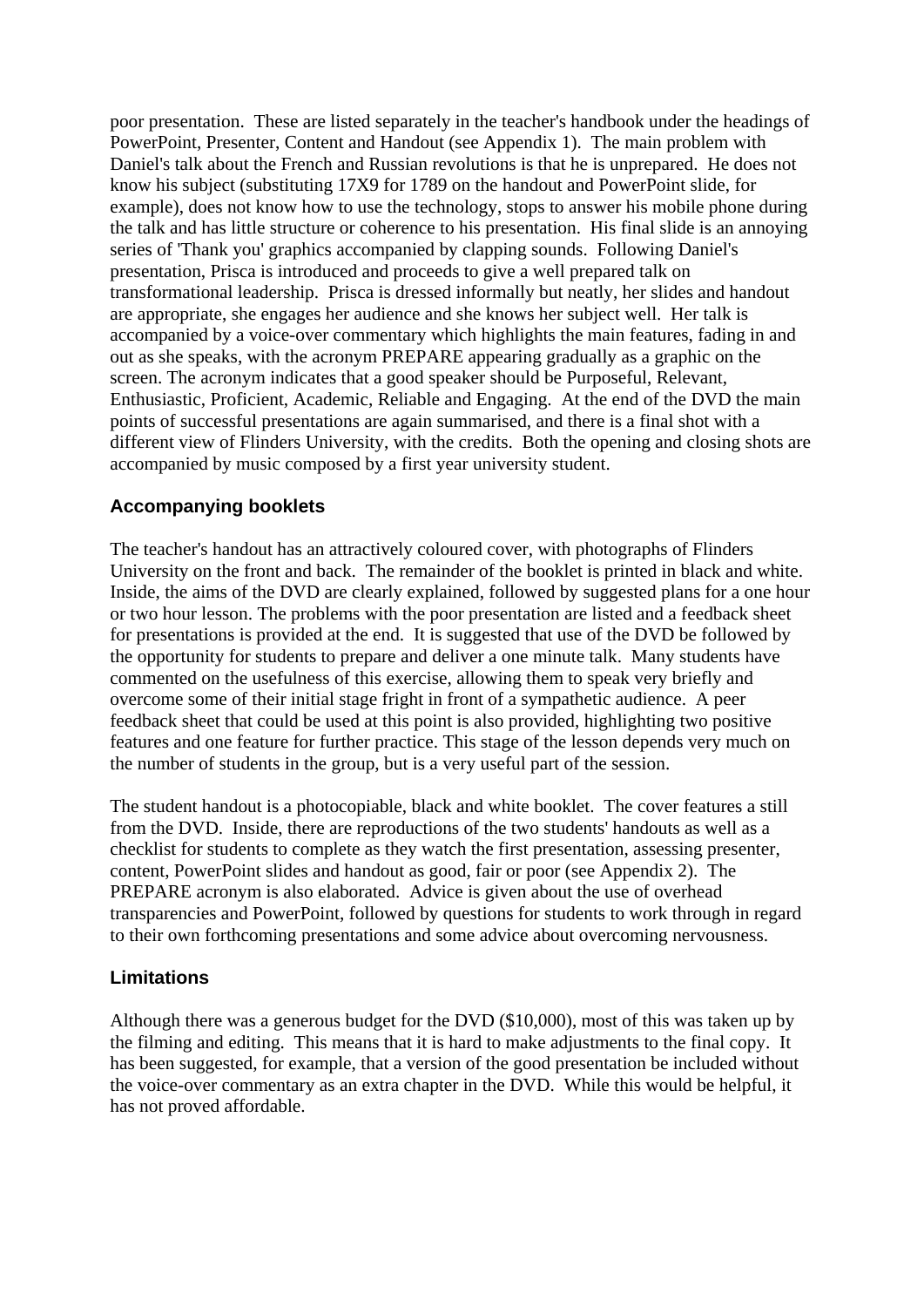#### **Recommendations**

For anyone aiming to produce an electronic resource, I would recommend working with a local filmmaker. The filmmaker I used was a friend from interstate, which meant that I accessed expertise and equipment that were probably beyond my budget, but communication was difficult. In terms of packaging, although the teacher's manual and student book were originally designed to fit inside the DVD case, the student book is very hard to photocopy in this size, so later editions will be made simply as an A4 booklet, entailing a different style of packaging.

### **Conclusion**

The DVD has been enthusiastically accepted by Flinders University staff and students, suggesting the need for this type of resource and the success with which theory can be translated into a meaningful student experience. As teaching methods change and develop, it is timely to consider the use of technology and alternative methods of delivery. The knowledge I have gained through producing the DVD will, I hope, be translated into a wider context, and ideas are already being gathered for an amusing but informative DVD on the subject of academic writing and referencing. That such resources should be developed in Australia is a challenge and encouragement to all of us involved in higher education.

#### **References**

- Adams, K. (2004). Modelling success: enhancing international postgraduate research students' self-efficacy for research seminar presentations. *Higher Education Research & Development*, *23*(2), 115-129.
- Billington, K. (Director), & Grounds, T. (Writer). (1996). *I wasn't prepared for that* [Videorecording]. London: Video Arts Limited.
- Chanock, K. (2005). Scholarship of teaching and learning: investigating patterns and possibilities in an academic oral genre. *Communication Education, 54*(1), 92-99.
- Ferris, D. (1998). Students' views of academic aural/oral skills: a comparative needs analysis. *TESOL Quarterly, 32*(2), 289-318.
- Morita, N. (2000). Discourse socialization though oral classroom activities in a TESL graduate program. *TESOL Quarterly, 34*(2), 279-310.
- Sellnow, D.D., & Treinen, K.P. (2004). The role of gender in perceived speaker competence; an analysis of student peer critiques. *Communication Education, 53*(3), 286-296.
- Witt, P.L., & Behnke, R.R. (2006). Anticipatory speech anxiety as a function of public speaking assignment type. *Communication Education, 55*(2), 167-177.

Copyright © 2007 Julia Miller: The author assigns to HERDSA and educational non-profit institutions a nonexclusive licence to use this document for personal use and in courses of instruction provided that the article is used in full and this copyright statement is reproduced. The author also grants a non-exclusive licence to HERDSA to publish this document in full on the World Wide Web (prime sites and mirrors) on CD and in printed form within the HERDSA 2007 conference proceedings. Any other usage is prohibited without the express permission of the author.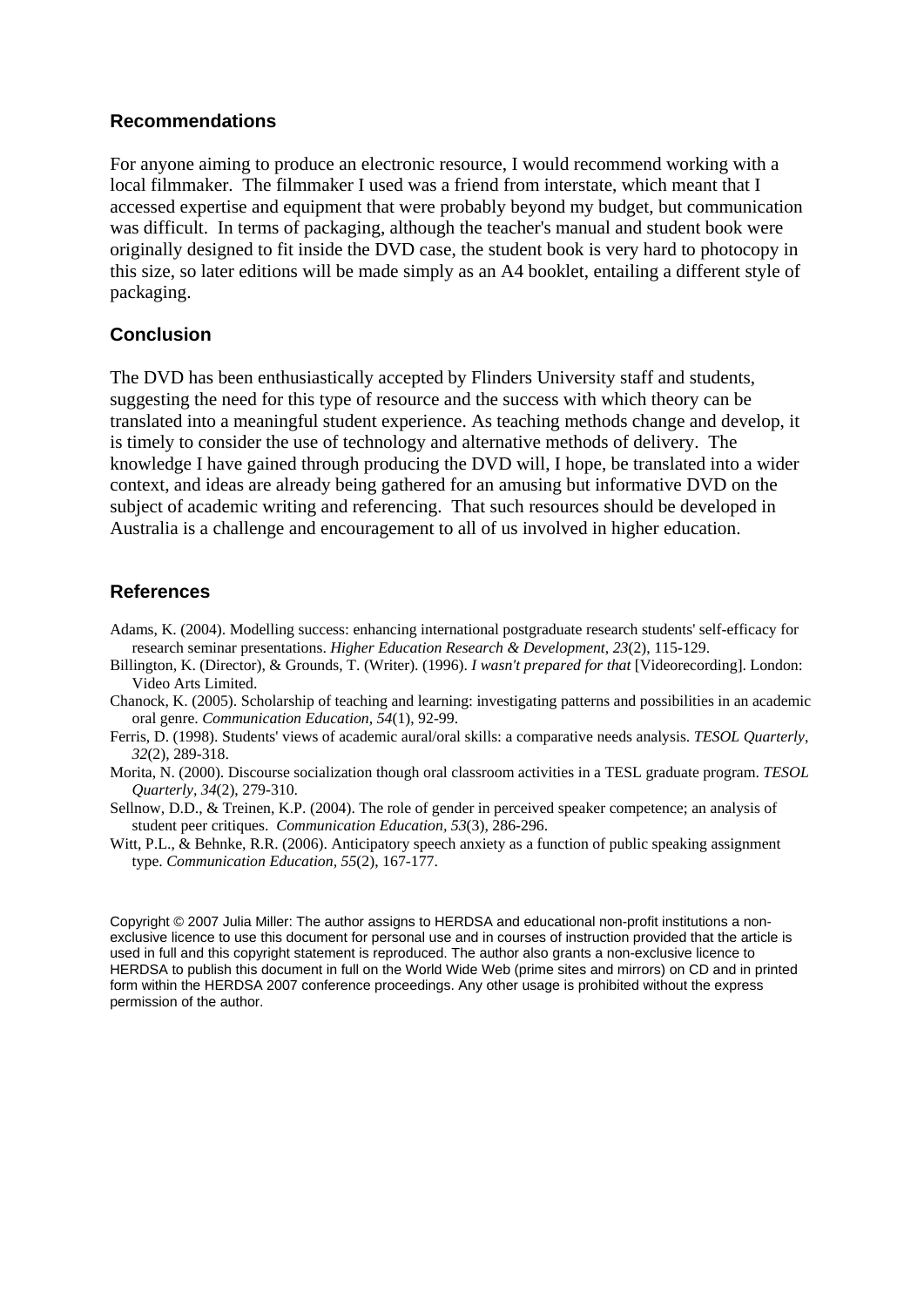# **Appendix 1: Problems with the poor presentation**

### **PowerPoint**

Size of font Colour of font Spelling Punctuation Capitalisation Inappropriateness of images, and mistakes with flags No acknowledgement of where flags are from Ignorance of how to use technology Inappropriate background Annoying final slide

#### **Presenter**

Untidily dressed Arrives still eating a sandwich Starts with an apology Reads whole paragraph from slide Unrehearsed – cannot pronounce names Bad timing – goes over time Eye contact avoided or overdone Mobile phone should be turned off Does not understand content Does not relate to audience Speaks with his back to the audience Stands in front of the projector Speaks too quickly at times Boring Ill-equipped – asks for a tape recorder which is not there

# **Content**

No background or introduction to talk No links or structure Main points not identified Unclear – who or what is he talking about? Inaccurate and uninformed – 17X9 instead of 1789 Pictures may be insulting to French and Russians Wrong flags (not French, but Luxembourgeois. Russian not appropriate to revolution) Informal language Plagiarism and lack of references

# **Handout**

Irrelevant Non-academic style Totally uninformative Untidy – folded up in his pocket Not enough copies